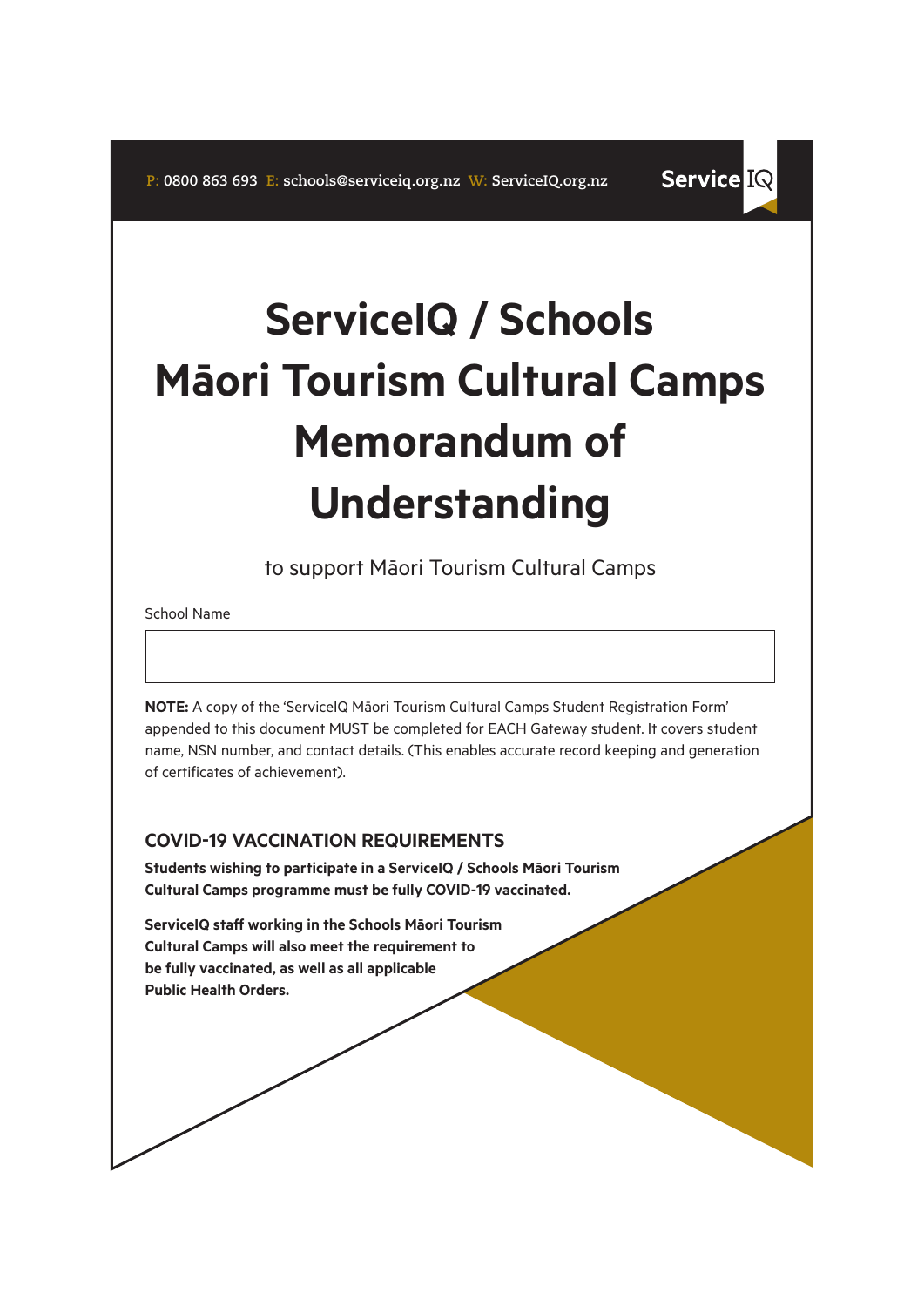## Terms and Conditions

#### **1. Purpose**

This MoU is for the purposes of formalising an agreement between the School and Service Skills Institute Incorporated (ServiceIQ) relating to the joint facilitation of the Māori Tourism Cultural Camps.

The MoU covers the use of unit standards and materials as part of a ServiceIQ Gateway training programme for the purposes of assessment and subsequent credit reporting, and outlines responsibilities relating to each party.

#### **2. Student Entry**

It is the responsibility of the School to ensure that the student meets the criteria to participate. This may include the completion of any set pre-course work which has been developed and supplied by ServiceIQ on registration of the student.

A valid COVID vaccination certificate will be required as part of camp requirements for purposes of the marae and entry into tourism activities.

For the purposes of the Māori Tourism Cultural Camps, the approved Marae is considered to be the workplace.

Expressions of interest for participation at a camp will be collected by ServiceIQ and final places allocated in conjunction with the schools and Marae/Provider.

Once on the Camp, the occupational health and safety and pastoral care of the student is the responsibility of the school and Marae. The school should confirm the Marae/Provider meets the requirements of their OSH and Risk Analysis Management System (RAMS).

Appendix 1 of this document must be completed along with the separate Parental Approval Form.

#### **3. Training Plan and Schedule of Learning Outcomes**

The School will be responsible for ensuring that the training plan is developed and maintained and learning outcomes are being achieved within the specified timeframe(s). This will be done in conjunction with the Marae/Provider (workplace). Any safety issues and requirements surrounding the delivery of the programme should be covered with the Marae/Provider (workplace) through the schools RAMS.

To assist with the on course delivery of the learning programme, students may be required to complete a pre-course exercise supplied by ServiceIQ prior to the camp. The school should allow the student time at school and assist them to complete any pre-course work.

The agreed unit standards will be delivered and assessed against national standards and the relevant New Zealand Qualifications Framework (NZQF) and credits for competency achieved will be reported to NZQA by the School, under the schools 'Consent to Assess'. It is the schools responsibility to ensure the schools moderation plan is met in the assessment of the students at the Marae.

It is essential that the School seeks the support of ServiceIQ and consults appropriately with the Marae/ Provider, students and their families to ensure that the objectives of the training plan and schedule of learning outcomes can be met in the timeframe indicated.

#### **4. Registration**

Students should be registered for the camps at least six (6) weeks prior to the start date. All forms relating to the camps and Gateway must be completed by the School, student and parent and sent to ServiceIQ prior to this time and payment received in full. See Appendix 2.

To assist with the delivery of the programme, schools and students may be sent the pre-course work supplied by ServiceIQ to be completed prior to the camp.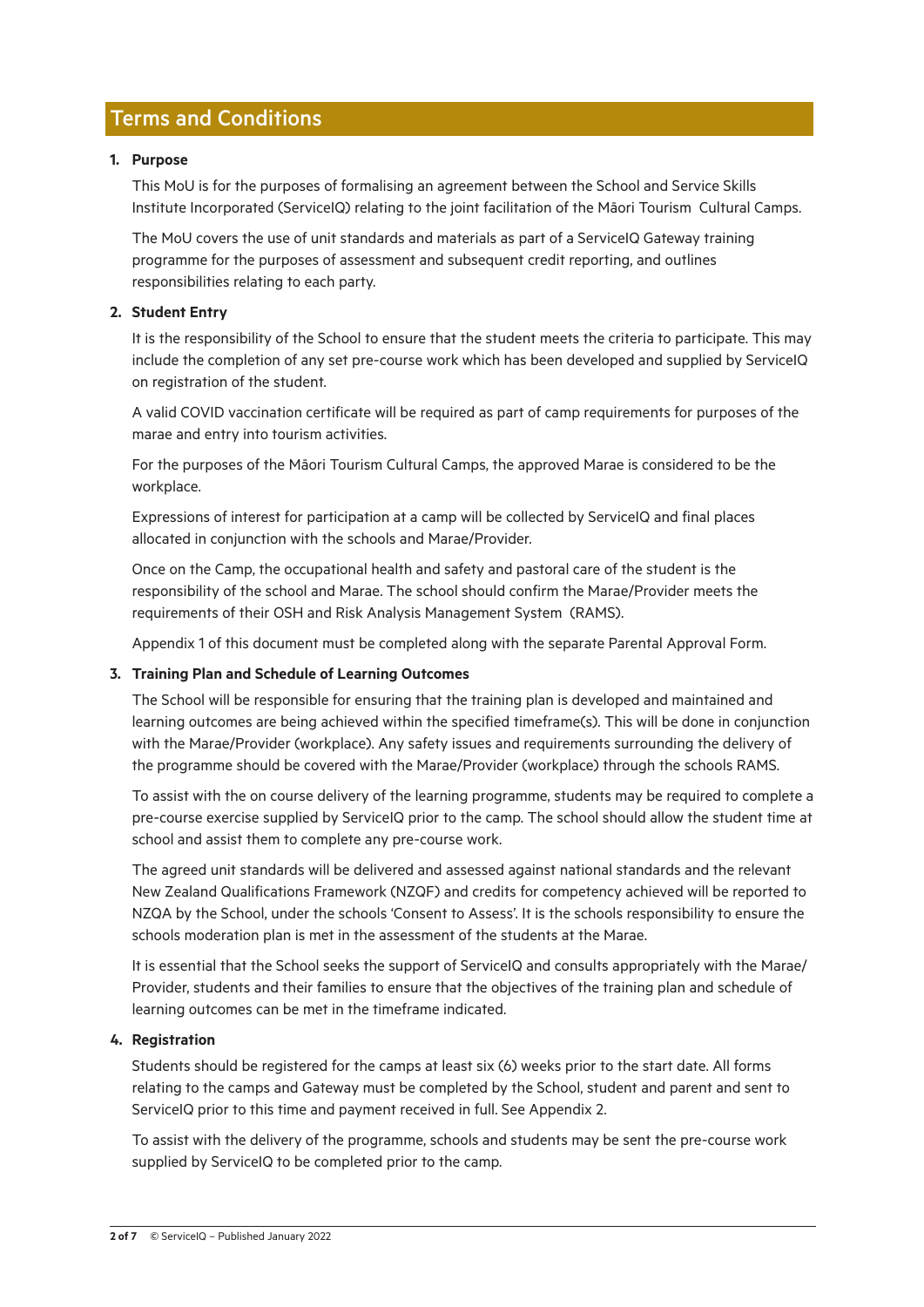#### **5. Financial Arrangements**

Fees for service provision by each party are detailed in Appendix 2. These will be reviewed before the commencement of each Marae based cultural tourism gateway programme. The school will pay an agreed amount to ServiceIQ from their Gateway funding to cover the provision of ServiceIQ learning and assessment resources, and hire of the Marae (workplace) for the provision of accommodation, programme delivery (including additional tour and outdoor experiences), tutor, and assessment.

#### **6. Cancellation**

Cancellation of a registration by the School within six (6) weeks of the commencement date of the camp will receive a full refund of the costs less an administration fee of \$50 (plus GST) per student.

Cancellation of the registration within three (3) weeks of the camp will not receive a refund of fees. It may be possible to transfer the place to another student, provided all consent forms are received for the replacement student at ServiceIQ within one (1) week of the camp.

Should ServiceIQ cancel the camp due to insufficient numbers or force majeure a full refund will be provided.

#### **7. Assessment**

Assessment will take place on the Marae by ServiceIQ registered workplace assessors.

Where a school has used the marking services provided by ServiceIQ, the school may use ServiceIQ's provider code to log student results within the school's internal student management system and to report student results to NZQA. The ServiceIQ provider code will be sent to you with a counter-signed copy of this MoU.

Using the ServiceIQ provider code is only permitted if a signed pre-approved approval letter is in place. The approval letter will highlight all requirements and responsibilities.

Schools using the ServiceIQ provider code without pre-approval will be reported to NZQA who will remove those credits.

#### **8. Delivery of Training and Verification of Evidence**

The School is responsible for placing the student at the Marae based Camps which are deemed to be a suitable workplace within the Tourism sector. The Marae/Provider will be responsible for delivery and assessment of the workplace component of the learning/training plan. ServiceIQ Gateway resource material must be purchased and used in the delivery and assessment of the programme. Evidence verification is required for assessment of student competency.

To assist with the delivery of the programme, and manage the credit volume expected from the camp, students may be required to complete pre-course work, which will be used as part of the evidence required for assessment.

The School must keep records of student work for moderation purposes. Internal Moderation to ensure marking consistency is the responsibility of the School. Annual External Moderation sampling by NZQA may be required. This process is for checking that assessment decisions have been made consistently across the country.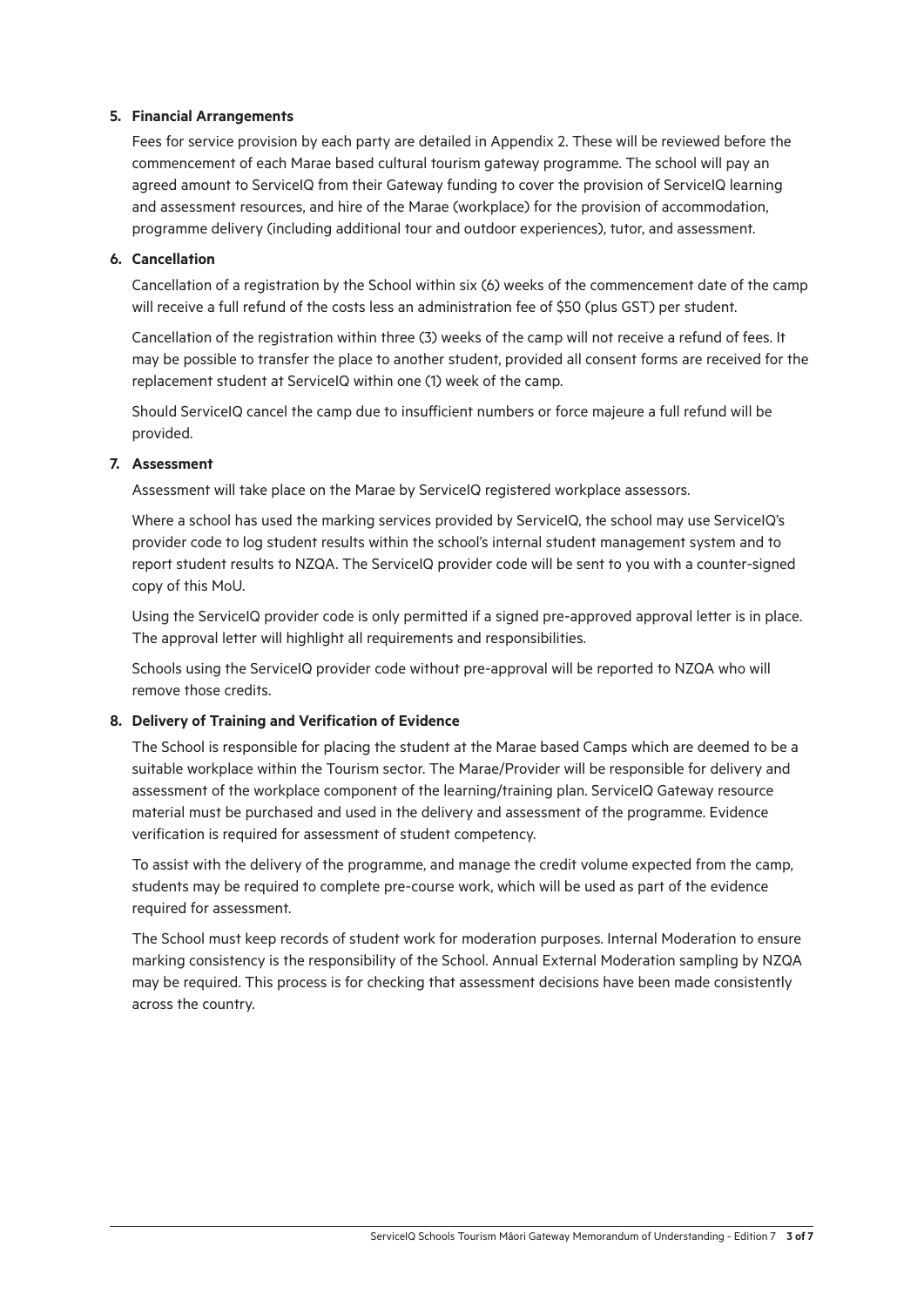#### **9. Reporting and Certificate of Achievement**

The Tourism Māori Assessors on the Marae are ServiceIQ registered workplace assessors and schools will now report the credits using our provider code.

(Where a School has used the marking service provided by ServiceIQ, a Competency Report will be sent back with the student's work which should be retained in the School records).

ServiceIQ will, on request, issue a Gateway Certificate of Achievement for each student who achieves the units standards that make up the ServiceIQ Māori Tourism Gateway programme as per specific Cultural Camps. Certificate of Achievements cost \$15 plus GST. Applications will need to be made to Support Services (intel@ServiceIQ.org.nz) and certificates will be issued within two weeks of application.

An evaluation of the Camp will be completed by ServiceIQ to assist with the QMS continuing improvement process. Marae/Provider staff, schools and students will be requested to participate and the results will be shared with schools and Marae/Provider.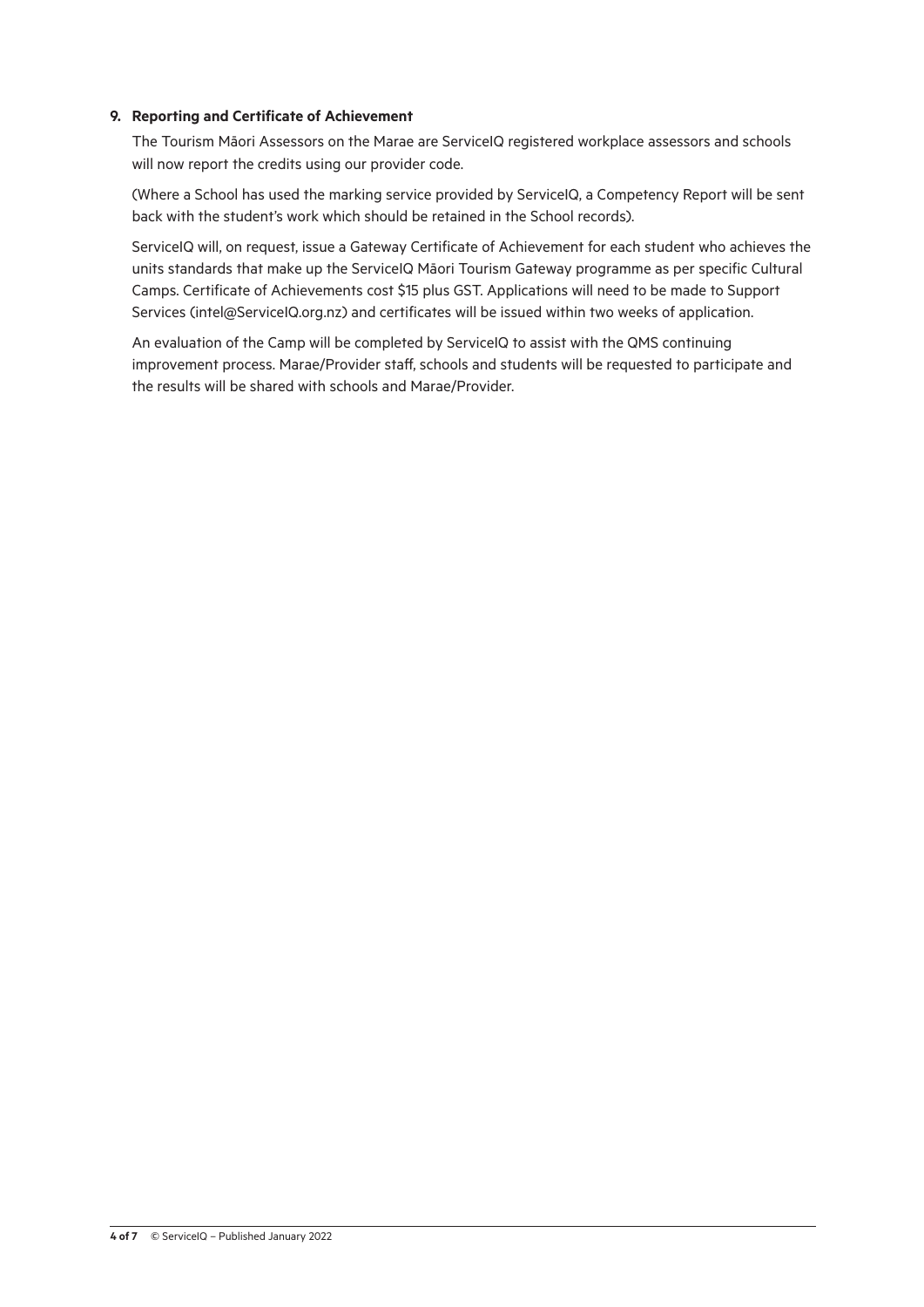## Agreement

The parties below agree to the terms and conditions within this MoU. ServiceIQ requires an annual renewal of this MoU agreement.

NOTE: Learning and assessment resources will be ordered on receipt of this signed MoU and registration form so please ensure all contact details are correct for delivery purposes.

### Authorised Signatory for and on behalf of the School

School name

School address (Physical)

School address (Postal)

School phone number

Authorised signatory for and on behalf of the School (Name printed)

Position

Date

Signed

*Continued over page*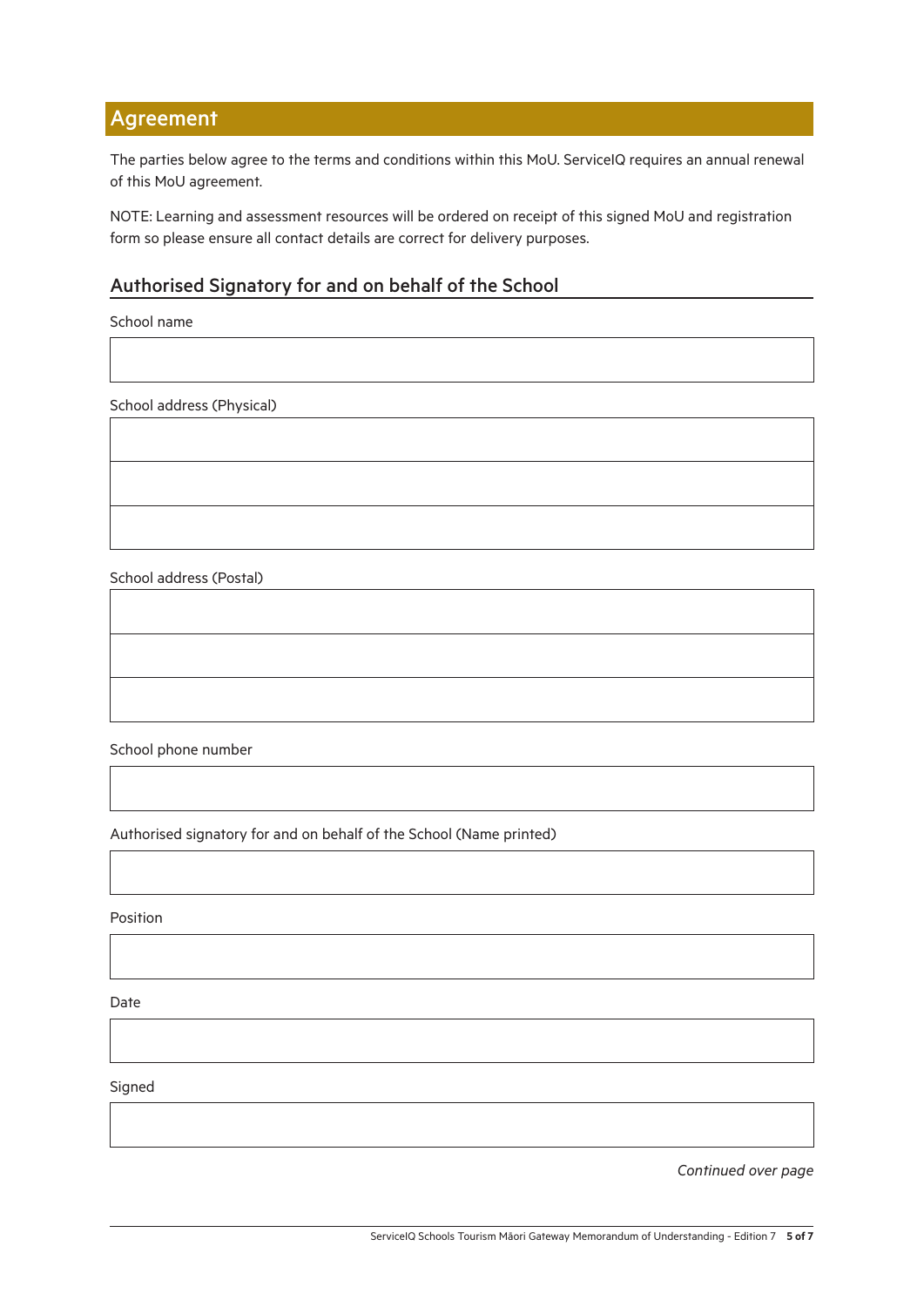Gateway Coordinator (Name printed)

Phone

Email

## Authorised Signatory for and on behalf of ServiceIQ

Authorised signatory for and on behalf of ServiceIQ (Name printed)

Position

Date

Signed

Please complete all pages, sign and send to:

#### **Attention: Schools Coordinator**

**Courier:** ServiceIQ, Level 14, Plimmer Towers, 2–6 Gilmer Terrace, Wellington 6011 Post: ServiceIQ, PO Box 25522, Wellington 6140 **Fax:** 04 817 5399 **Scan:** schools@ServiceIQ.org.nz